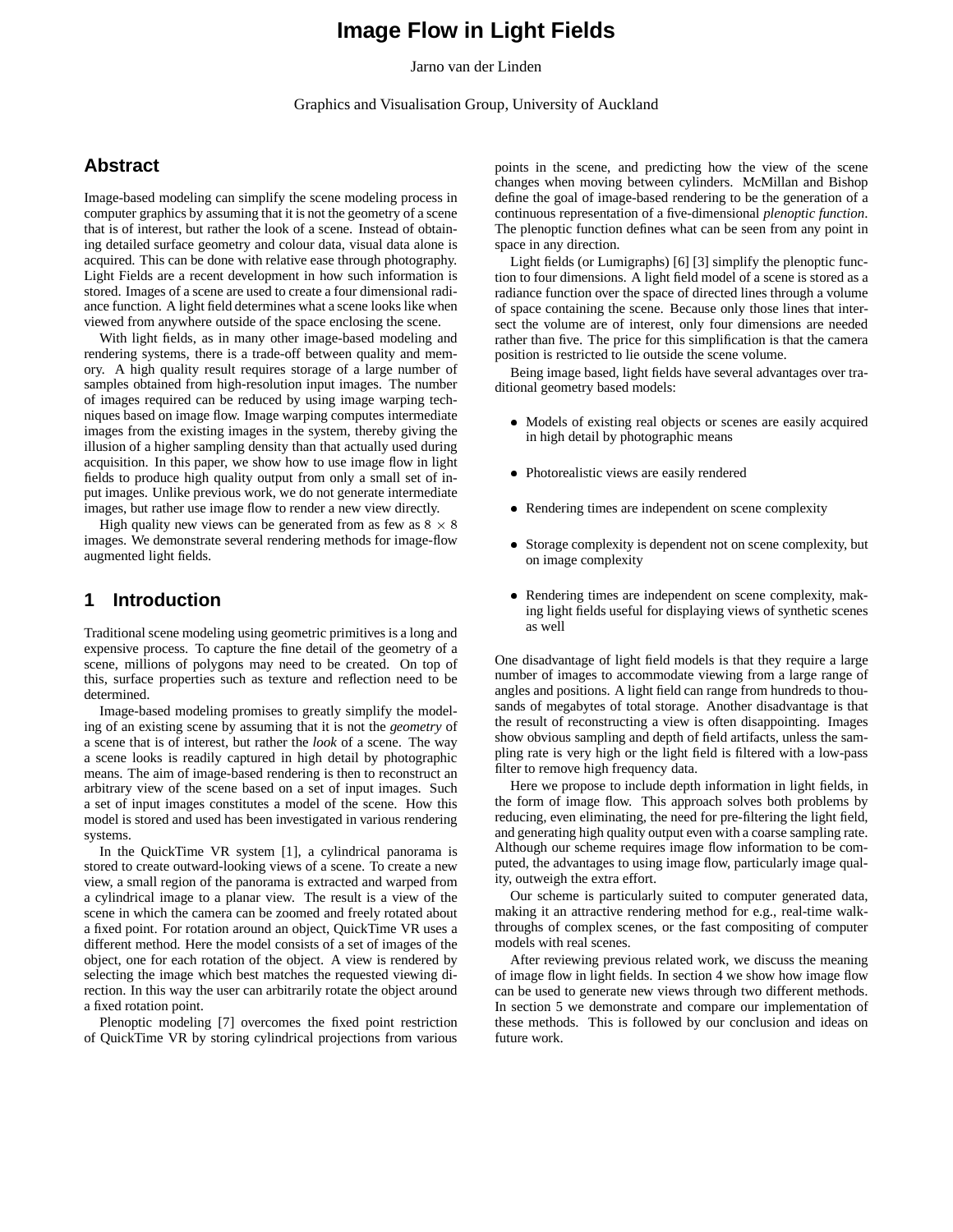## **2 Related work**

Image flow (also called optical flow or stereo disparity) has been closely associated with image-based rendering and computer vision. The use of optical flow for interpolating between two or more views of a scene is typified by the work of Chen and Williams [2]. After determining pixel correspondences between a pair of images, the resulting disparity vectors are linearly interpolated to translate the pixels from the image pair to a new in-between view. Overlaps can be handled through the use of a Z-buffer algorithm, using the length of the disparity vector as a measure of depth. Holes which would otherwise appear in the final image are reduced or eliminated by considering the pixels of the source images as squares rather than point samples. Alternatively, the holes can be filled in with a colour interpolated from the nearest filled pixels of the final image.

Park, Lee, and Shin [9] generate an optical flow set from a set of light field images, by chaining together runs of matching pixels. Each element in the set contains information about a representative pixel's position, colour, disparity, and origin image, and the range of images over which the element can contribute to a valid result. Reconstruction is done by applying optical flow to those elements in the optical flow set whose valid image range contains the image to be reconstructed. The amount of flow to apply is dependent on the distance between the element's origin image and the new image. Chaining is applied in only one direction, either horizontal or vertical. Our approach on the other hand employs optical flow both in the horizontal and vertical directions at the same time.

Recently, Heidrich et al. [4] have shown how to use traditional image warping methods such as in [2] to increase the density of images in the light field at load time. Rendering new views is still achieved by means of bilinear or quadralinear interpolation methods. Like Heidrich et al. we employ the depth buffer of synthetically rendered scenes to create the warps. Our work however differs significantly in several areas. Most importantly, we use image flow to render high quality arbitrary new views directly from sparsely sampled light fields. This means a significant saving not only in acquisition time and disk storage, but also in memory requirements. Secondly, we do reconstruction using a splatting-like method, rather than bilinear or quadralinear interpolation.

### **3 Image flow in light fields**

Image flow is typically defined as the apparent shift on the image plane of the projection of a point in space when viewed from different camera positions or orientations. In order to use image flow in light fields, the meaning of image flow in terms of light fields must first be defined.

#### **3.1 Parameterisation of the light field**

The light field is parameterised by a light slab or slice. Directed lines are specified by their point of intersection with two known parallel planes (Figure 1). Six such slabs can be used to completely surround the scene. Alternatively, they can surround the camera to create outward looking as opposed to inward looking views.

When acquiring a light field model, the  $UV$  plane forms the camera plane, and the ST plane the image plane. By positioning the camera at various  $(u, v)$  coordinates and imaging the scene through the ST plane, a set of  $(u, v, s, t)$  samples is obtained to form an image-based model of the scene. To create a new view of the scene from an arbitrary camera position, the  $(u, v, s, t)$  coordinates of the rays through the camera and its image plane are computed. The radiance along a ray is then determined by sampling the light field at those coordinates (Figure 2).



Figure 1: Light slab representation of a light field



Figure 2: Creating a new view of a scene using a light slab. The colour of a pixel in the camera's image plane is given by the associated ray's intersection with the  $UV$  and  $ST$  planes

#### **3.2 Image flow in light fields**

We define image flow in the context of light fields as follows. Consider a point  $P$  in the scene. Let  $L$  be the set of all directed lines  $(u, v, s, t)$ <sup>1</sup> that intersect P. As the UV and ST planes are parallel, there is a linear relationship between  $u = (u, v)$  and  $s = (s, t)$ :

$$
s = f \times (u - u_0) \tag{1}
$$

where  $u_0$  is the  $(u, v)$  coordinate such that the line through  $u_0$  and

P intersects the ST plane at  $s = (0,0)$ . The scaling factor f is taken as the definition of the *flow* of P. As we deal exclusively with opaque objects, each directed line in the light field is associated with at most one point  $P$ . We can therefore say that the directed line  $(u, v, s, t)$  has flow f, where f is the flow of point P seen along the directed line.

Intuitively, the flow field determines how the points in a scene imaged on the ST plane appear to move as a camera is shifted on the  $UV$  plane by one unit. It is described by a scalar field, not a vector field. The direction of camera movement, which is known, determines the direction of flow. Hence only a scalar flow value needs to be stored.

Contrary to the image flow obtained from stereo vision, the flow associated with a point  $P$  increases with its distance from the  $ST$ plane, and hence the camera. If  $P$  is on the  $ST$  plane the flow is zero as the point is coincident with its projection on  $ST$ . Let  $d$  be the distance of  $P$  from the  $UV$  plane. Then the flow  $f$  of  $P$  is related to the distance <sup>d</sup> by (Figure 3):

$$
f = \frac{d-1}{d} = 1 - \frac{1}{d} \tag{2}
$$

Note that as  $d$  has a value greater or equal to one, the flow value is

<sup>&</sup>lt;sup>1</sup>Note that in this paper we assume a normalized coordinate system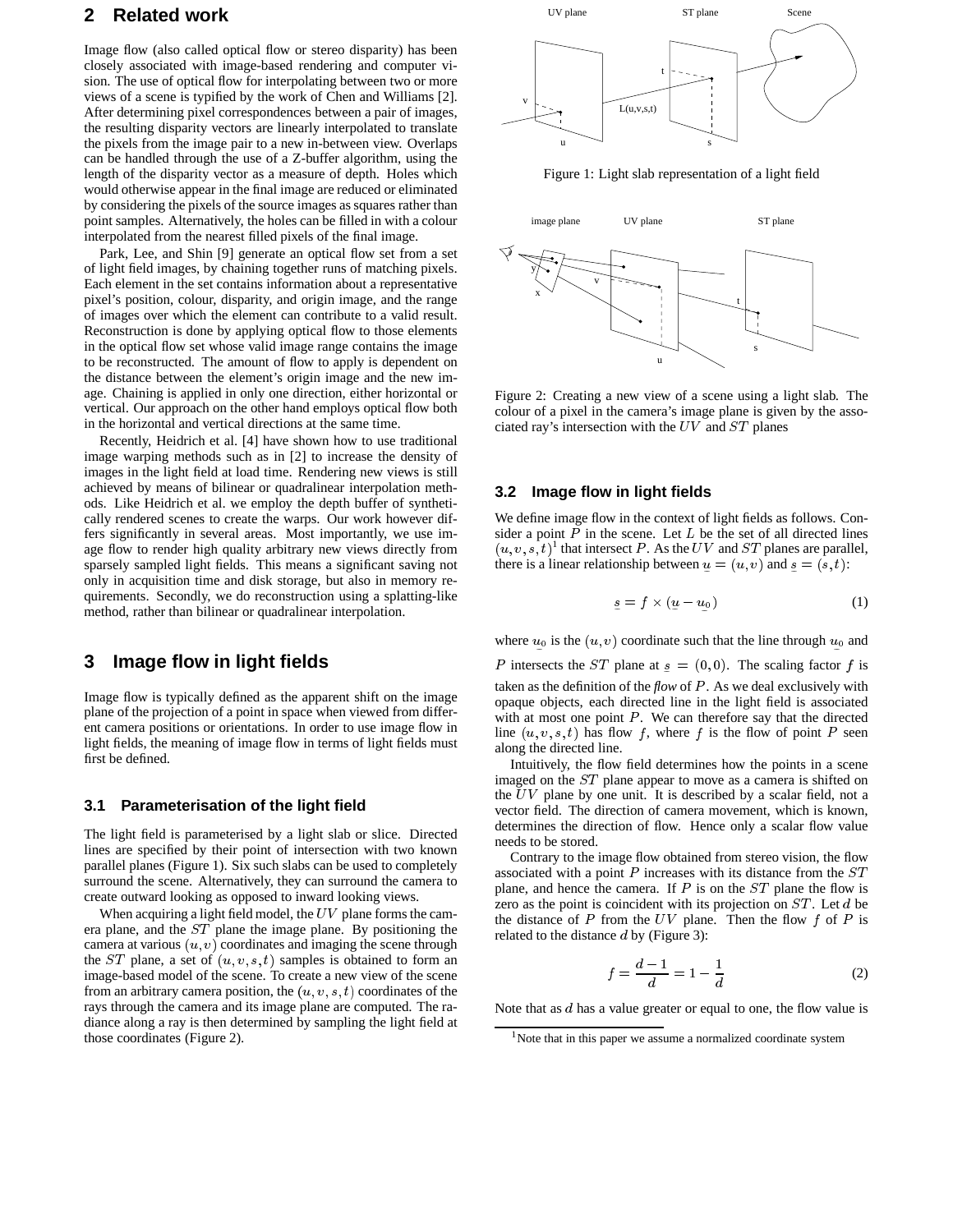

Figure 3: The relation between flow and depth of a point  $P$  in the scene

in the range

$$
0 \le f < 1 \tag{3}
$$

Given a point  $P$  in a scene seen in the light field along the directed line  $(u, v, s, t)$  with flow f, it is also seen (barring occlusion) along all directed lines  $(u', v', s', t')$  which intersect at P. From the definition of image flow in light fields given by equation 1 we obtain:

$$
g' - g = f \times (u' - u_0) - f \times (u - u_0)
$$

$$
= f \times (u' - u_0)
$$

Solving for  $s'$ :

$$
s' = s + f \times (u' - u) \tag{4}
$$

Equation 4 relates two light field samples to the same 3D point in the scene, and where a projection of a point seen in one view is located in another view. It forms the heart of our system.

# **4 Rendering using image flow**

Image flow can be used to improve the quality of rendered output of a light field. Two methods are discussed: one which we call flow forward rendering, and one called scan backward rendering.

#### **4.1 Image flow for interpolation**

A light field is acquired by imaging the scene through the ST plane with a camera at grid points on the  $UV$  plane. Each pixel in the images corresponds with a  $(u, v, s, t)$  sample. The camera position determines the  $(u, v)$  coordinates, while the  $(s, t)$  coordinates are given by the pixel positions in the image. To reduce memory requirements while maintaining image quality, and because positioning the camera and taking an image takes time, the  $UV$  plane is sampled at a much coarser level than the ST plane. Both Levoy and Hanrahan [6] and Gortler et al. [3] demonstrate light fields where the  $UV$  sampling is an order of magnitude less than the  $ST$  sampling (e.g.  $32 \times 32$  for UV versus  $256 \times 256$  for ST).

The radiance function of a light field using such a sparse set of  $(u, v)$  coordinates can be reconstructed by various interpolation methods [10]. For example, the  $(u, v)$  coordinates can be simply rounded to the nearest sampled coordinate. Another approach is to do a bilinear interpolation on  $UV$ , or even a quadralinear interpolation on  $UVST$ . However, the results of these approaches are not satisfactory, especially when a new synthetic view encompasses a large range of  $(u, v)$  coordinates. The final image contains noticeable discontinuities, or is excessively blurred. The effect of blurring due to colour interpolation can be reduced significantly by using the adaptive focusing method described in [10] and [5]. With image flow, a different approach can be taken. Instead of interpolating the colours, samples are warped to new positions to form the new view. Two approaches are used: scan backward, which finds a nearby sample that flows to the desired position, and flow forward, which warps all nearby samples to new positions and resamples the result at the desired positions.

#### **4.2 Scan backward**

Given a desired directed line  $(u', v', s', t')$  the aim is to find a known sample  $(u, v, s, t)$  with flow f such that it flows to the desired  $s' = (s', t')$  coordinate due to the camera translation from  $u = (u, v)$  to  $u' = (u', v')$ . To reduce the complexity of the search, only the nearest known  $u$  coordinates to  $u'$  are considered. This restriction is based on the observation that the image formed by placing the camera at  $u$  is very similar to the image formed by displacing the camera a small amount to  $u + \Delta u = u'$ .

The search is limited to a line of  $s = (s, t)$  coordinates which satisfy a rearrangement of equation 4:

$$
g = g' - f \times (u' - u)
$$
  
= 
$$
g' - f \times \Delta u
$$
 (5)

The search can be further constrained to a line segment by taking into account the limits of  $f$  given by equation 3.

For each directed line  $(u', v', s', t')$  in the view the scan backward method attempts to find those samples which satisfy equation 5. There may be multiple samples which solve the equation. Some samples may become occluded by other samples. The desired sample will be the one nearest the camera, i.e. the sample with the smallest flow value. From equation 5 we can see that the sample with smallest  $f$  must necessarily have  $s$  nearest  $s'$ .

In practice, equation 5 will almost never be satisfied exactly due to the fact that the light field is sampled, rather than continuous. In section 5.2 we show how to implement the backwards scanning idea in a discretely sampled light field.

#### **4.3 Flow forward**

Given the set of all known samples, we can construct a new view by applying image flow. The projection  $s' = (s', t')$  onto the  $ST$  plane of a sample  $(u, v, s, t)$  with flow f as seen along a line through  $u' = (u', v')$  is given by equation 4. By applying the equation to all the known samples in the light field, a new view is generated. We are taking all the known samples and flowing them towards the new view. In practice this is too time consuming for a real-time display as tens of millions of samples are involved, so restrictions have to be placed on which samples are considered.

Assume for a start that the new view is from a camera positioned on the  $UV$  plane. All rays emanating from the camera share the same UV coordinate  $u'$ . As with the scan backwards method, of the known samples in the light field only those with a  $UV$  coordinate nearest  $u'$  are considered. The ST coordinate s' of each such sample is now displaced by their flow according to equation 4.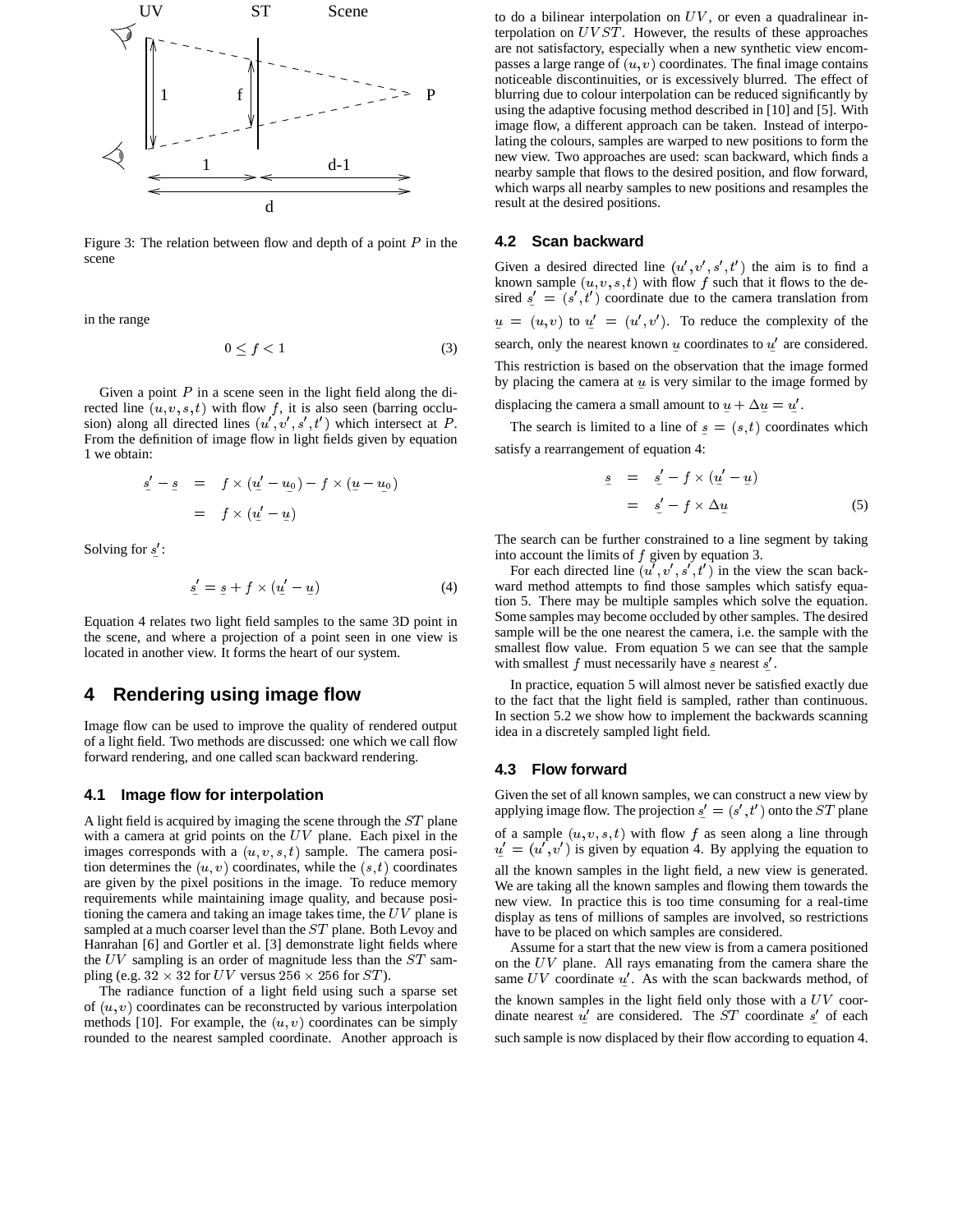The image formed in this way is a correct view of the scene from a camera at  $u'$ .

Now consider the camera positioned off the  $UV$  plane. The  $u'$ <sup>e</sup> coordinate is no longer the same for each ray. Instead, it varies as a function of  $s'$ . As discussed in section 3.2, there is a linear relationship between  $u'$  and  $s'$ :

$$
u' = u_0 + r \times s' \tag{6}
$$

where  $r$  plays a similar role to  $f$ . In fact, equation 6 is equation 1 rewritten from the point of view of  $P$  positioned before the  $UV$ plane instead of after the  $ST$  plane. Here,  $u_0$  is the point of intersection on the  $UV$  plane by a ray through the camera and the coordinate  $(0, 0)$  on the ST plane. Substituting into the flow equation 4, we find that  $s'$  is given by:

$$
\underline{s}' = \underline{s} + f \times ((\underline{u}_0 + r \times \underline{s}') - \underline{u})
$$

$$
= \frac{1}{(1 - f \times r)} \times (\underline{s} + f \times (\underline{u}_0 - \underline{u})) \tag{7}
$$

What values should be used for  $u$  and  $s$ ? In the restricted case presented earlier, we chose to use all  $s$  values, with  $u$  fixed based on  $u'$ . In the general case here however, this can not be done.  $u'$ is dependent on where on the  $ST$  plane  $(s')$  the sample is moved to (equation 6), which in turn is determined by  $u'-u$  and the sample's flow  $f$  (equation 4). We break this cyclic dependency by choosing u for each s such that  $(u, v, s, t)$  is closely oriented to the camera's lines of sight. The idea is that such samples require only a small amount of displacement to bring them into line with the view, thus reducing warping effects such as holes [2]. The camera's lines of sight satisfy the same relation as equation 6, hence for a given <sup>s</sup> we take <sup>u</sup> to be:

$$
\underline{u} \approx u_0 + r \times \underline{s} \tag{8}
$$

Creating a new view using the flow forward method involves determining a  $\mu$  for each coordinate  $\bar{s}$  in the light field, retrieving the

flow and colour of sample  $(u, v, s, t)$ , and combining these with the view parameter  $r$  in equation 7 to obtain the sample's new position  $s'$  on the ST plane. The image thus formed on the ST plane can

then be projected on the new view's image plane.

As with the scan backwards method, multiple samples may flow to the same screen coordinate due to occlusion. A proper ordering must be defined to ensure that only the sample representing the point nearest the camera is visible. This sample will have the smallest flow value among the colliding samples, as flow increases with depth (equation 2).

Note that unlike the scan backwards method, the flow forward algorithm can not be used to quickly resample the light field at a given point. This is not a problem for normal light field viewing which involves the reconstruction of an entire image.

## **5 Implementation**

We have implemented the image flow methodology for light fields in our light field generator and rendering system. The system can generate synthetic light fields by rendering different views of a model using OpenGL. For a range of  $UV$  coordinates, a skewed

perspective view of the scene is rendered [10]. Every pixel in the image  $I(u, v)$  then corresponds with an  $ST$  coordinate on a regular grid. The flow values are computed from a depth map. Hence we obtain a sampling of the light field at a range of regularly spaced  $(u, v, s, t)$  coordinates.

To demonstrate and compare the various methods, a light field was synthetically generated using a model of a tricycle. The light field is of size  $8 \times 8$  in UV and  $512 \times 512$  in ST. For reference, figure 4 shows a perspective view of the model rendered using OpenGL. Figure 5 shows the same view rendered from the light field with the camera off the  $UV$  plane using only quadralinear colour interpolation. The light field is not filtered for high frequency data ([6]) to emphasise the high degree of filtering, and hence loss of detail, needed if colour interpolation is used on light fields with low sampling rates. Our image flow techniques require no such filtering.



Figure 4: OpenGL rendering of the tricycle scene.

#### **5.1 Reconstruction**

Because the light field is sampled only at discrete points, we must take care with reconstruction [8] in order to avoid "tearing" (see appendix A). Reconstruction is done with a Gaussian distribution of the sample's colour centred on  $s'$ , the sample position on the  $ST$  plane after applying image flow. The colour  $C$  of the sample contributes to the colour  $C''$  of a nearby pixel  $s''$  according to the

distance between them:

$$
C_{new}^{\prime\prime} = (1-h) \times C_{old}^{\prime\prime} + h \times C \tag{9}
$$

$$
h = e^{-\frac{1}{2}\times \left(\frac{L}{\theta}\right)^2}
$$

$$
l = \|s_{\cdot\prime}^{\prime\prime} - s_{\cdot\prime}^{\prime}\|
$$

We use a value of 0.4 for  $\theta$ . This blending requires that points in the scene near the camera are rendered after points further away. By storing all the flowed samples in a list sorted according to flow value (i.e. depth order), and then rendering the sorted list of points, the proper order is guaranteed. The flow forward method uses this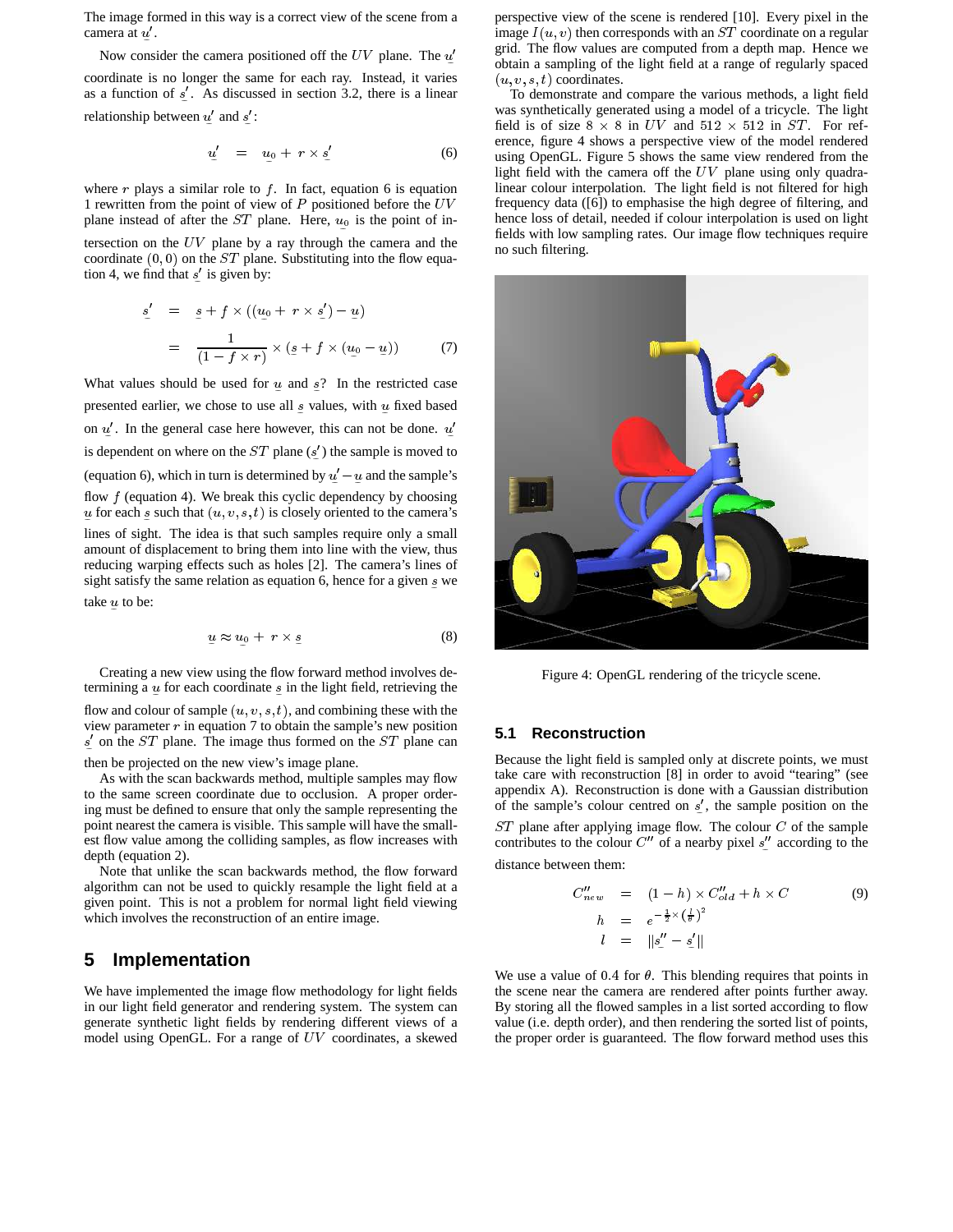

Figure 5: Light field rendered using quadralinear colour interpolation.

method. The scan backward method uses the ordering implicit in the search direction, as discussed in section 4.2.

For the flow forward renderer, the actual rendering and blending is implemented by drawing alpha-blended rectangular polygons with OpenGL. The rectangles are texture-mapped with a texture whose alpha values follow a 2D Gaussian distribution centred on the texture. The scan backward rendering is done to a bitmap which is then texture-mapped on the ST plane.

There remains the question of what size the footprint of the Gaussian should be, i.e. the size of the polygon drawn for each point. Consider one sample. It is taken to be a representative of a range of  $ST$  values. Let the grid spacing in  $ST$  be  $k_{ST}$ . A reconstruction of the sample with no image flow applied should have a footprint of size proportional to  $k_{ST}$ ,  $c \times k_{ST}$  say. Applying image flow has the effect of distorting this to:

$$
k'_{ST} = c \times k_{ST} \times \frac{1}{1 - f \times r}
$$
 (10)

For the tricycle scene sampled at  $512 \times 512$  in  $ST$  we use  $c = 2$ .

#### **5.2 Scan backward**

In practice, equation 5 will almost never be satisfied exactly due to the fact that the implementation of a light field uses discrete samples, rather than a continuous field. In view of the reconstruction issue discussed above, we must relax the equality condition of equation 5. Instead of a yes/no selection of a single sample, each sample located on or near the line segment searched contributes a certain amount to the colour of the desired light field sample  $P$ . The contribution is determined by the Gaussian reconstruction specified in equation 9.

In order to have the samples contribute in the correct order of near points on top of far points, we step along the segment to be searched in the direction towards the desired ST coordinate. Figure 6 demonstrates the result of this method. The effects of limiting the search to the nearest  $UV$  coordinate are clearly seen as holes. To determine if a hole is formed, along with the colour for sample <sup>P</sup>

a density value is computed. If this density is less than a threshold value, we consider it a hole. On detecting a hole, the search is repeated using other nearby  $UV$  coordinates until a density is found at least equal to the threshold. Figure 7 shows the result of using this filling technique. We limited the search to the nearest  $16$   $UV$ neighbours, and set the threshold at 0:99.

#### **5.3 Flow forward**

For all integer  $(s, t)$  grid positions on the  $ST$  plane, the  $UV$  plane intersection coordinates of the rays from the camera to  $(s, t)$  are computed by rounding the right hand side of equation 8 to the nearest  $UV$  grid position. The resulting  $(u, v, s, t)$  coordinate is then used to index into image  $I(u, v)$  and extract the colour and image flow value at pixel location  $(s, t)$ . Combined with the view parameters, these are used in equation 7 to compute a new position  $s'$  on

the ST plane. The Gaussian reconstruction kernel is then drawn on the  $ST$  plane centred at  $s'$ .

Our implementation of this method does not attempt to fill holes. We have found them to be a rare occurrence. Holes could be filled by considering a larger range of  $UV$  coordinates, at the expense of speed. Alternatively, the scan backward algorithm may be used to fill any holes.

Figure 8 shows an example output of the synthetically generated tricycle light field. The image requires about 1:9 seconds to render on a 400MHz Pentium-II class machine. Approximately half this time is spent constructing and rendering the polygons. Reducing the ST resolution to 256  $\times$  256 causes these rendering times to drop by a factor of 4. A similar speedup can be achieved by using only a subset of the samples for warping and drawing. When high frame rates are desired, for example while repositioning the camera, image quality can be traded off for frame rate. Figure 9 show the result of only using every third column of every third row of the ST grid when generating a new view, i.e. a total of <sup>29241</sup> samples out of <sup>262144</sup> are used. The reconstruction kernel size is scaled up accordingly to cover the gaps left by the missing samples. The rendering time is 420 ms, of which about two thirds are taken by the polygon construction and rendering phase.

### **6 Conclusion**

We have shown how to use image flow information derived from depth maps to dramatically improve image quality in light field rendering. Unlike previous work, image flow is not used to increase the resolution of the light field, but directly in the rendering stage to create arbitrary new views. This leads to significant savings in time generating a light field, disk space, and memory requirements.

By employing a Gaussian reconstruction kernel we obtain excellent results free of ghosting effects inherent in interpolation-based methods used previously. Rendering can be done at useable frame rates on widely available consumer hardware.

We have implemented two methods of using image flow: the scan backward searching method which tries to determine what sample would flow to a given light field coordinate, and the flow forward method which applies image flow from nearby coordinates to construct a new view. Of these two methods, flow forward results in slightly better results at much faster frame rates. Furthermore, our experience shows that no high frequency filtering is required on the light field, unlike methods based on bilinear of quadralinear interpolation.

Our implementation does not take into account changes in colour as a result of camera movement. Scenes with significant specular components therefore cause discontinuities in colour when rendered from a new viewpoint. Work remains to be done to combine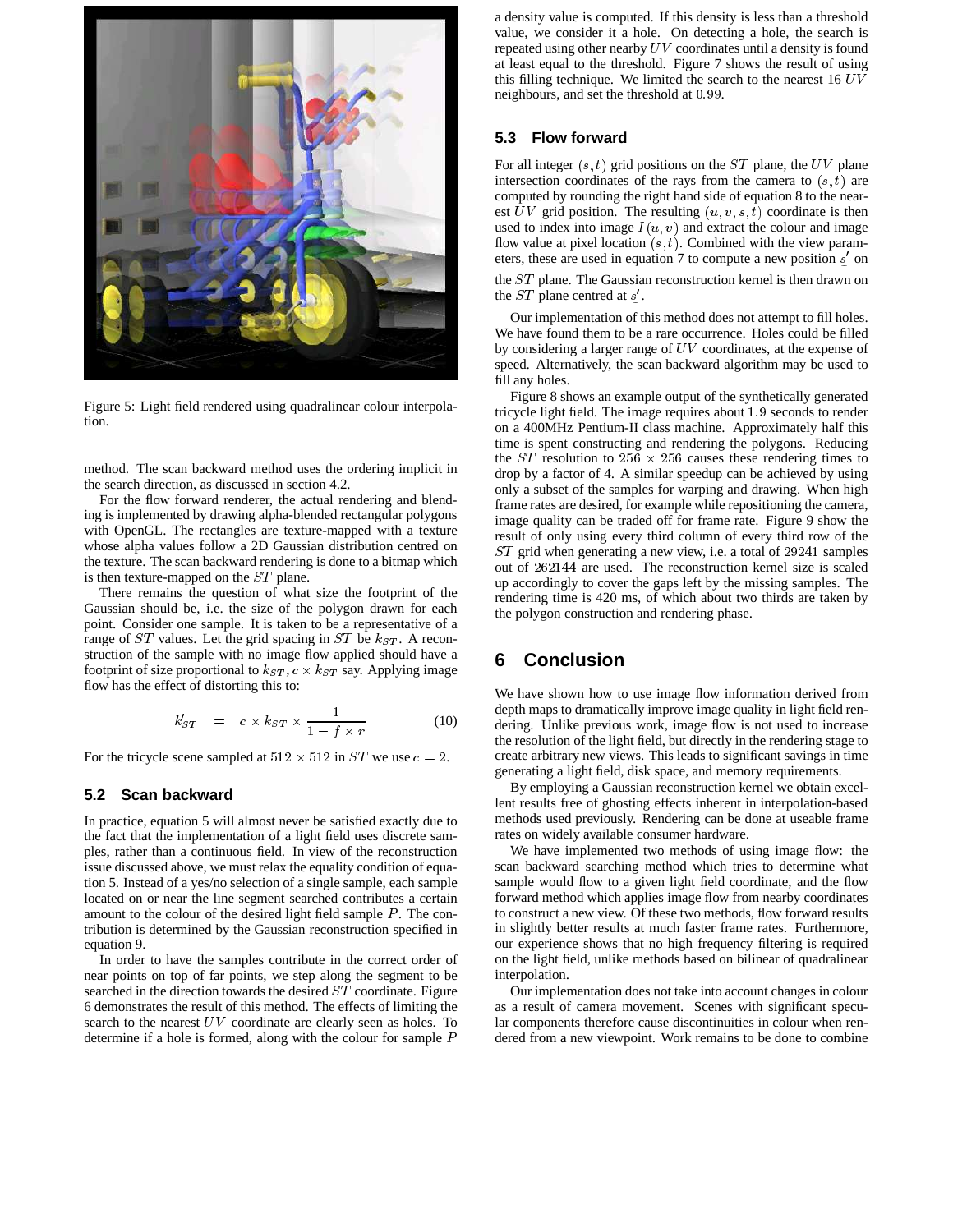

Figure 6: Result of the scan backward method.



Figure 8: Result of the flow forward method.



Figure 7: Result of the scan backward method with hole filling.



Figure 9: Flow forward, using  $\frac{1}{9}$ th of the samples.